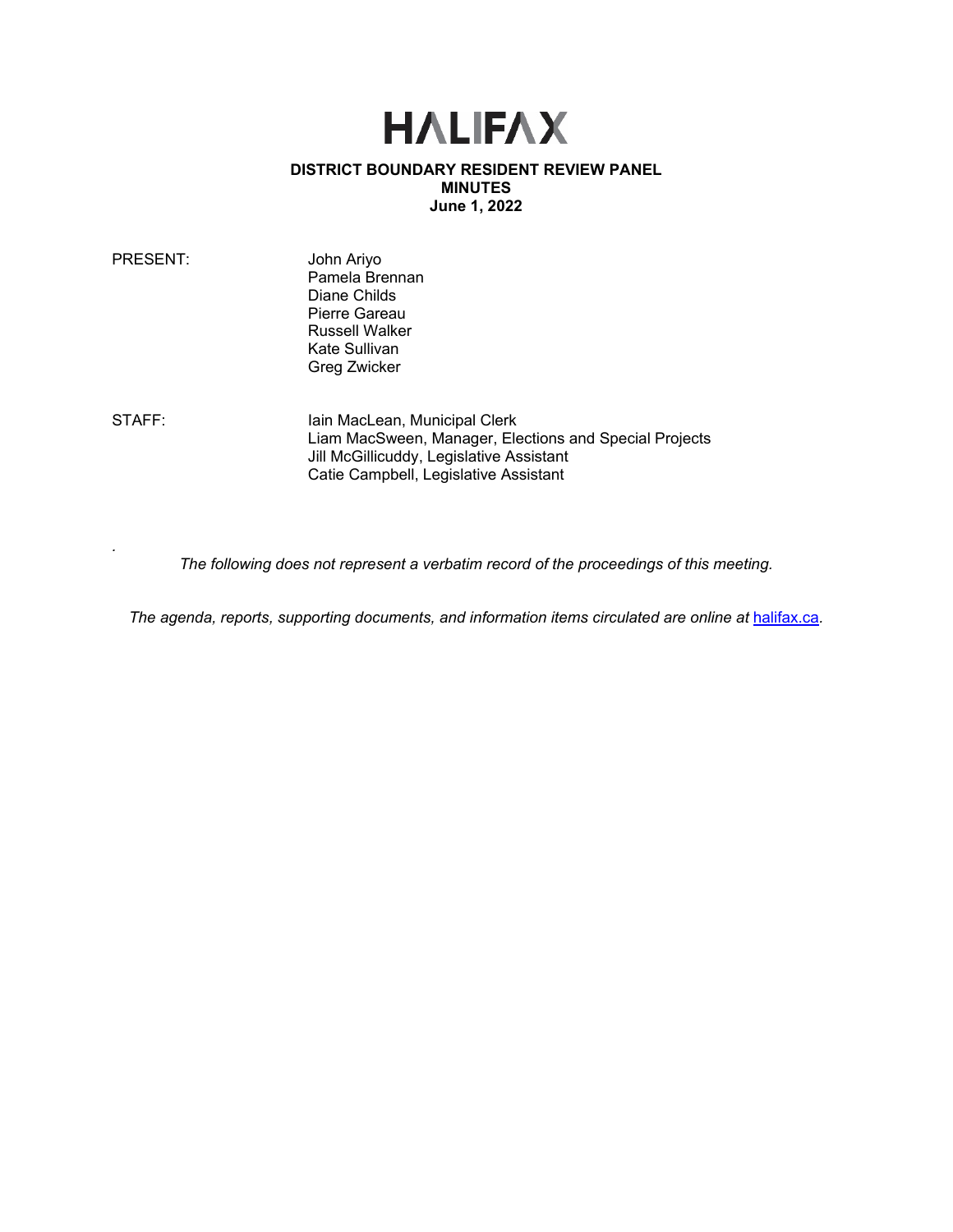*The meeting was called to order at 3:41 p.m., and recessed at 4:30 p.m. The Panel reconvened in at 4:36 p.m. and adjourned at 5:05 p.m.*

## **1. CALL TO ORDER AND LAND ACKNOWLEDGEMENT**

The Committee Clerk called the meeting to order at 3:41 p.m. and acknowledged that the meeting took place in the traditional and ancestral territory of the Mi'kmaq people, and that we are all treaty people.

#### **ELECTION OF CHAIR**

Jill McGillicuddy, Committee Clerk called for nominations for Chair of the Committee.

MOVED by Russell Walker, seconded by Pamela McBrennan

## **THAT Russell Walker be nominated for the position of Chair of the District Boundary Resident Review Panel.**

MOVED by Pierre Gareau, seconded by Pamela McBrennan

#### **THAT Diane Childs be nominated for the position of Chair of the District Boundary Resident Review Panel.**

McGillicuddy called three times for any further nominations. There being none, nominations for the position of Chair closed.

A secret ballot election was conducted, and Diane Childs was nominated Chair of the District Boundary Resident Review Panel.

## **ELECTION OF VICE CHAIR**

The Chair called for nominations for the position of Vice Chair of the District Boundary Resident Review Panel.

MOVED by Pierre Gareau, seconded by John Ariyo

## **THAT Russell Walker be nominated for the position of Vice Chair of the District Boundary Resident Review Panel.**

## **MOTION PUT AND PASSED.**

The Chair called three times for any further nominations. There being none, Russell Walker was declared Vice Chair of the District Boundary Resident Review Panel

## **MOTION PUT AND PASSED.**

#### **2. APPROVAL OF MINUTES – NONE**

## **3. APPROVAL OF THE ORDER OF BUSINESS AND APPROVAL OF ADDITIONS AND DELETIONS**

Additions*:* None

Deletions*:* None

MOVED by Russell Walker, seconded by Greg Zwicker

## **THAT the agenda be approved as presented.**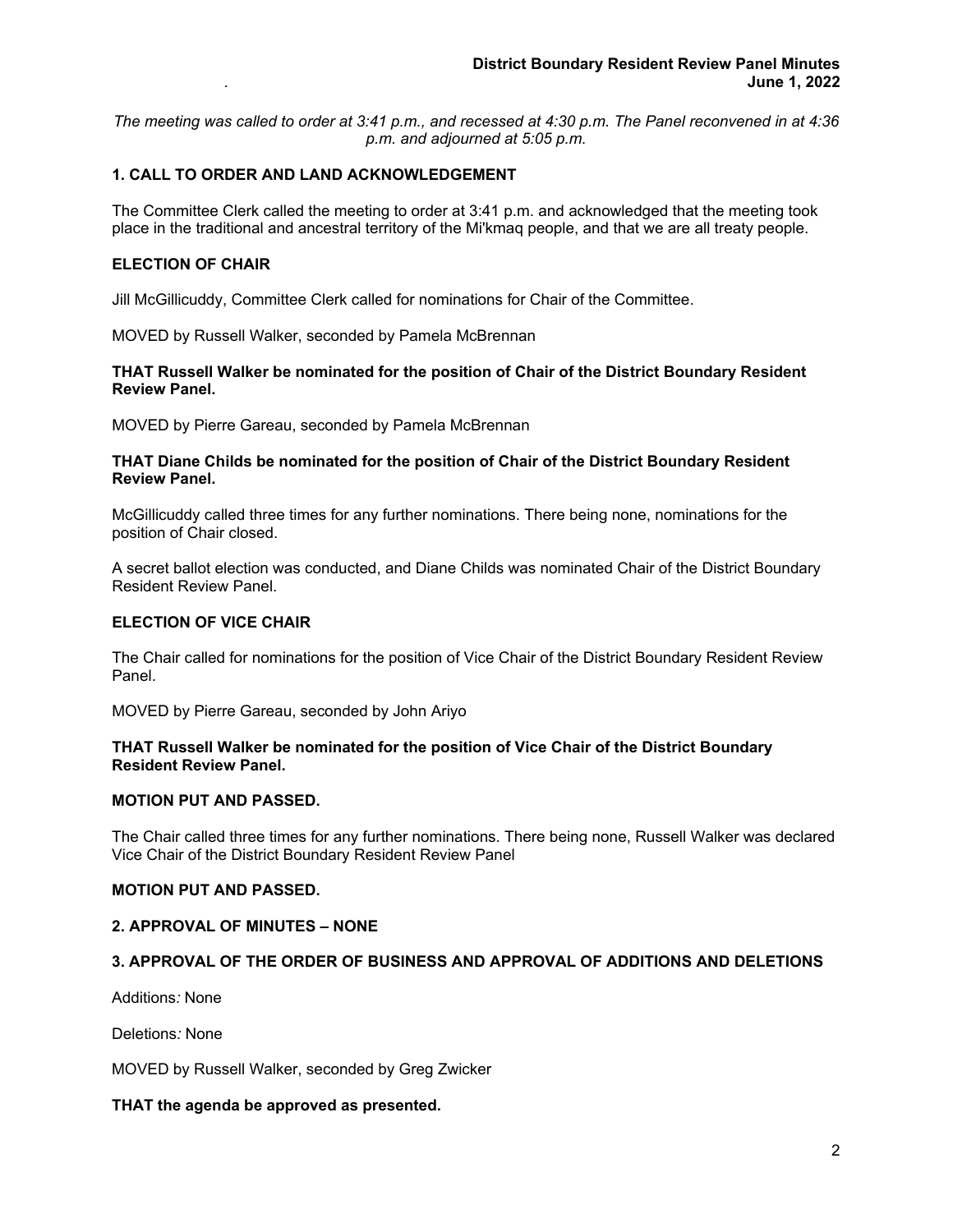## **MOTION PUT AND PASSED.**

## **4. BUSINESS ARISING OUT OF THE MINUTES - NONE**

## **5. CALL FOR DECLARATION OF CONFLICT OF INTERESTS - NONE**

## **6. CONSIDERATION OF DEFERRED BUSINESS – NONE**

**7. CORRESPONDENCE, PETITIONS & DELEGATIONS 7.1 Correspondence - None 7.2 Petitions – None 7.3 Presentation – None** 

## **8. INFORMATION ITEMS BROUGHT FORWARD – NONE**

#### **9. REPORTS 9.1 STAFF**

## **9.1.1 Discussion – HRM GIS Services Introduction**

Ken Lenihan, Manager, GIS provided an overview on HRM's GIS Services and responded to questions of clarification from the Panel.

Alex Gallagher, GIS Technician responded to questions of clarification from the Panel*.*

## **9.1.2 Staff Presentation – 2022 District Boundary Review Study – Legal and Legislative Services**

The following was before the Panel:

• Staff presentation dated June 1, 2022

Sara Knight, Solicitor gave a presentation on the 2022 District Boundary Review Study from Legal and Legislative Services and responded to questions of clarification from the Panel.

## **9.1.3 Staff Presentation – HRM Planning and Development Key Considerations for District Boundary Review**

The following was before the Panel:

• Staff presentation dated June 1, 2022

Kate Greene, Program Manger, Regional Planning gave a presentation on key considerations for the District Boundary Review and responded to questions of clarification from the Panel.

## **9.1.4 Approval of 2022 District Boundary Resident Review Panel Meeting Schedule**

The following was before the Panel:

• A staff memorandum dated May 25, 2022*.*

MOVED by Russell Walker, seconded by John Ariyo

## **THAT the District Boundary Resident Review panel approve the proposed 2022 Meeting Schedule as outlined in the memorandum dated May 25, 2022.**

## **MOTION PUT AND PASSED.**

**10. ADDED ITEMS – NONE**